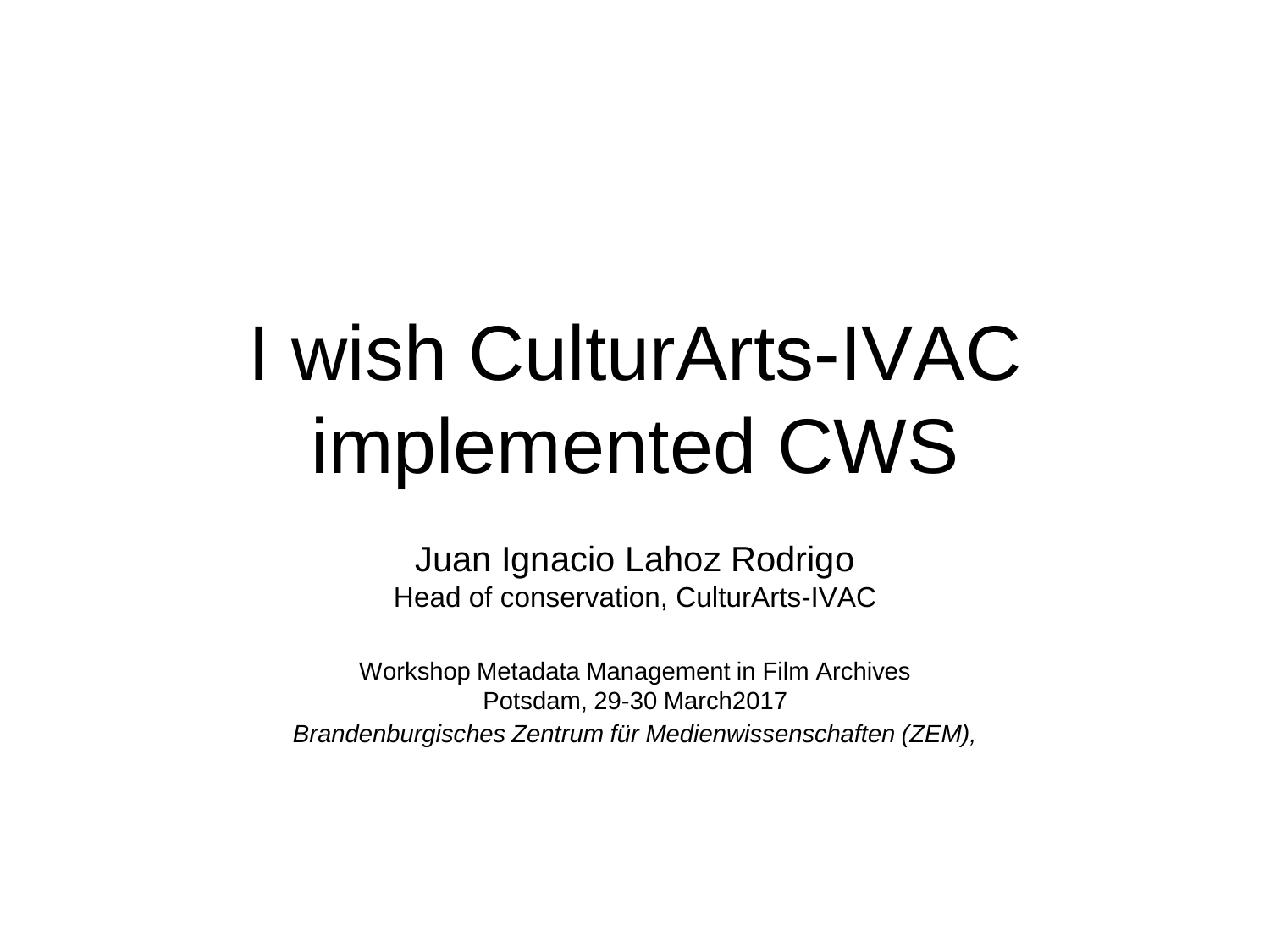## **Why CulturArts-IVAC has not implemented CWS**

- We organised a Spanish version of the dissemination workshop of standards at the end of 2011
- The EFG1914 project demonstrated to us the convenience of implementing CWS
- In 2014 we commissioned a Valencian company a project for the CWS implementation
- If it wasn't done, it was for
	- the lack of budget
	- the lack of specialized personnel in our archive:
- the **loss of knowledge** is the greatest damage that the economic crisis has caused to us
- Unsensitivity to the CWS advantages
- **Other (political) priorities**
- The non-film archive and the library have specific software (though with important feature limitations)
- But the film archive adapted their needs to non specific software since the '90s
- All these circumstancies draw up a vicious circle.
- Getting out of it is almost impossible without dedicated resources and
- Recognition of its usefulness and need.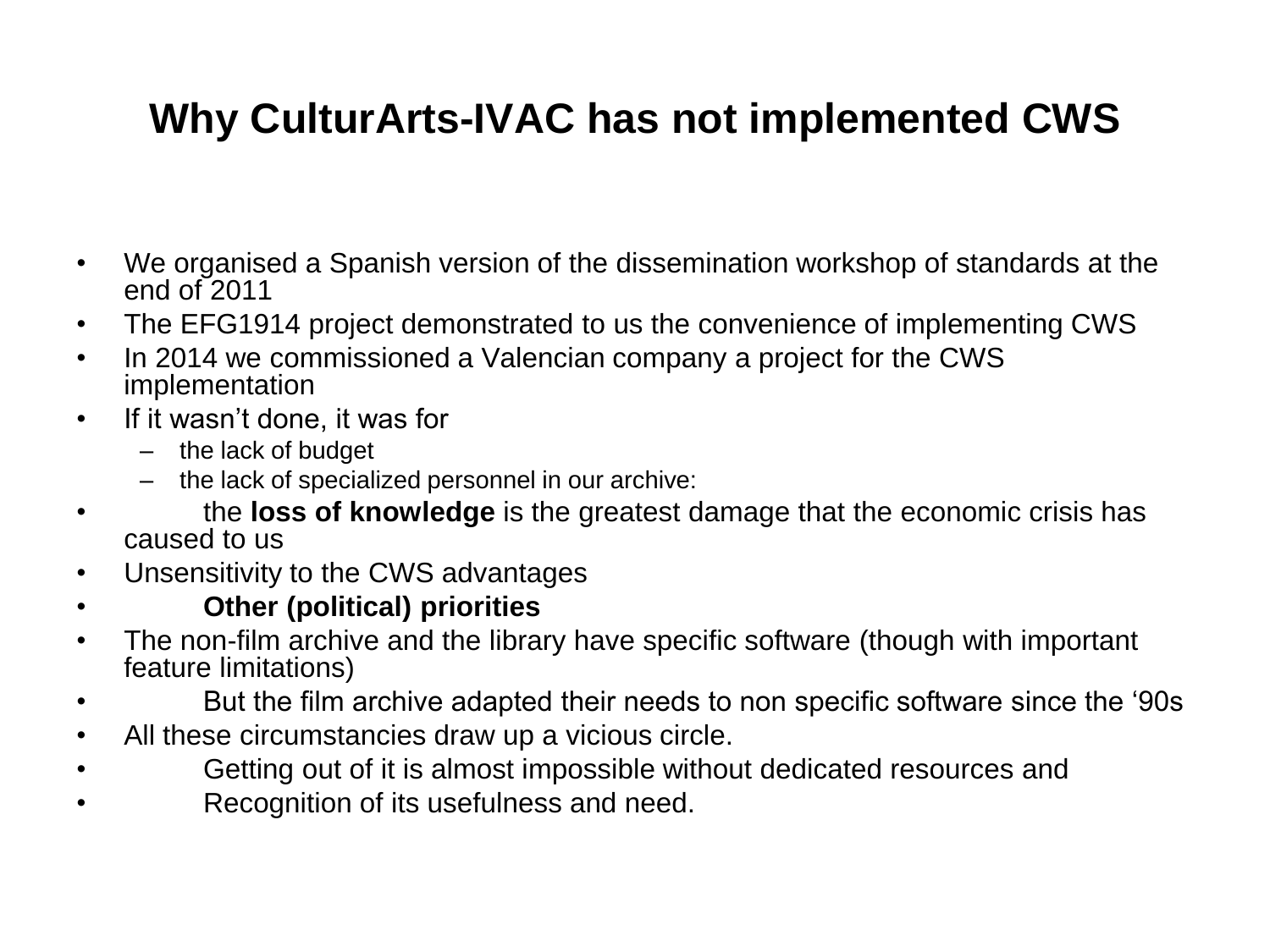#### **The current cataloguing system in CulturArts-IVAC.**

#### **Obsolete resources**

- A different application for each collection
	- Film, Non-film and Library collections (wich also include video for access)
- Document-oriented databases
- No relational databases
- Different standards or metadata schema
- Different internet features in the applications:
	- Not all our collections are accessible on the internet
- Inadequate system that provoques
	- Isolated results
	- Unshared work
		- There aren't tools for sharing the data generated for the different collections
- Deficient users access: there isn't a whole and consistent information of our collected heritage
- Expensive but inefficient system based on commercial software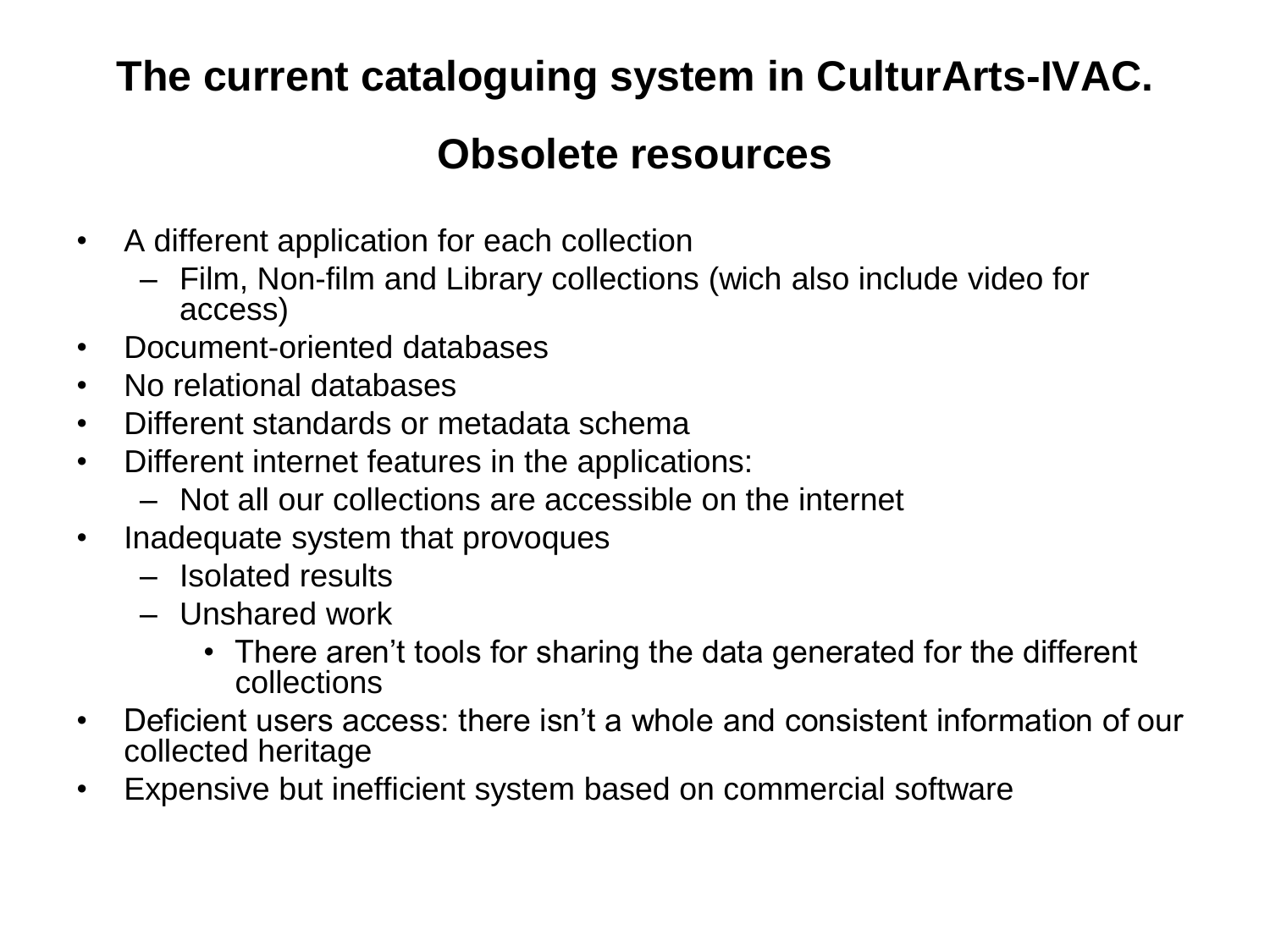### **Lack of standards and interoperability**. **Difficulties for sharing projects.**

- Defining new metadata schemas each time
- Waste of efforts and economic resources (human, labour and financial)
- First case: **Inventory of the preserved Spanish cinema**

The IVAC's archive hasn't been able to contribute its data because of the lack of IT personnel and financial resources to map them to the schema of the project.

- Second case: **A new gateway for the Valencian Audiovisual** is being projected.
	- Integrates of the films held by CulturArts-IVAC, the archive of the former RTVV (TV and Radio), local TVs, the net of public archives… also
		- sound records (radio networks) and
		- photography
- Each archive has its own metadata schema.
- What metadata schema to apply?
- The IVAC proposal is to apply the CWS, but we are in a weak position because neither us nor any Spanish film archive has implemented it yet.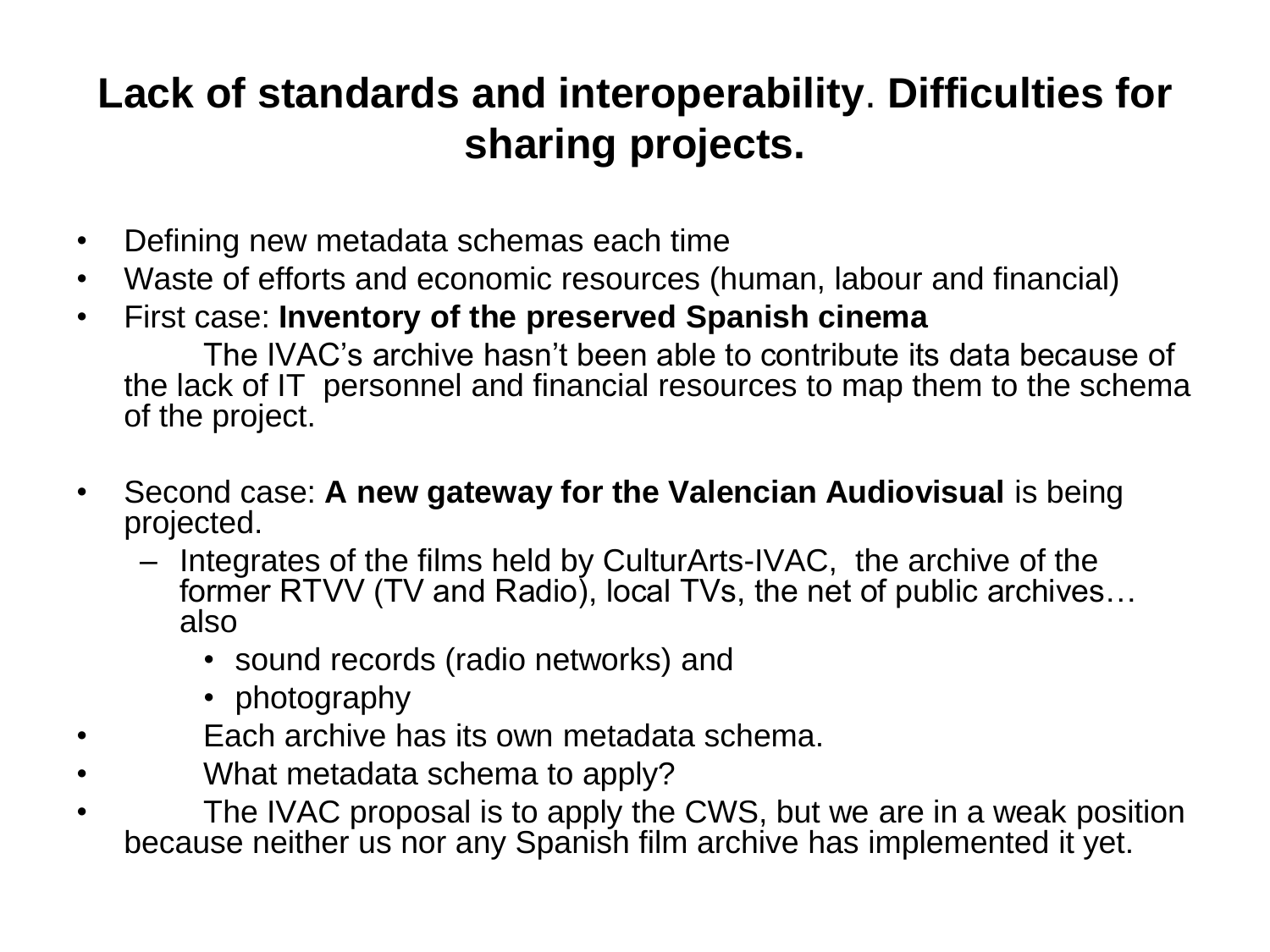#### **The advantages of CWS in the depicted cases**

- CWS contributes for a better, easier and efficient cataloguing and access.
- For an **internal use**, as it is needed in CulturArts-IVAC, and in many other film archives, I suppose:
- The implementation of CWS should improve the task of film and non-film collections cataloguers by allowing them
	- to use the data on works and authorities already ingested in the system.
	- The sharing (up and downloading) of data with other archives and databases
- The FIAF Moving Image Cataloguing Manual is an excellent guide for cataloguers: it shows the use of CWS and gives useful indications and links for the other standards we should apply in controlled vocabularies.
- More complete and reliable work
- More efficient use of resources
- Access increased to more and better records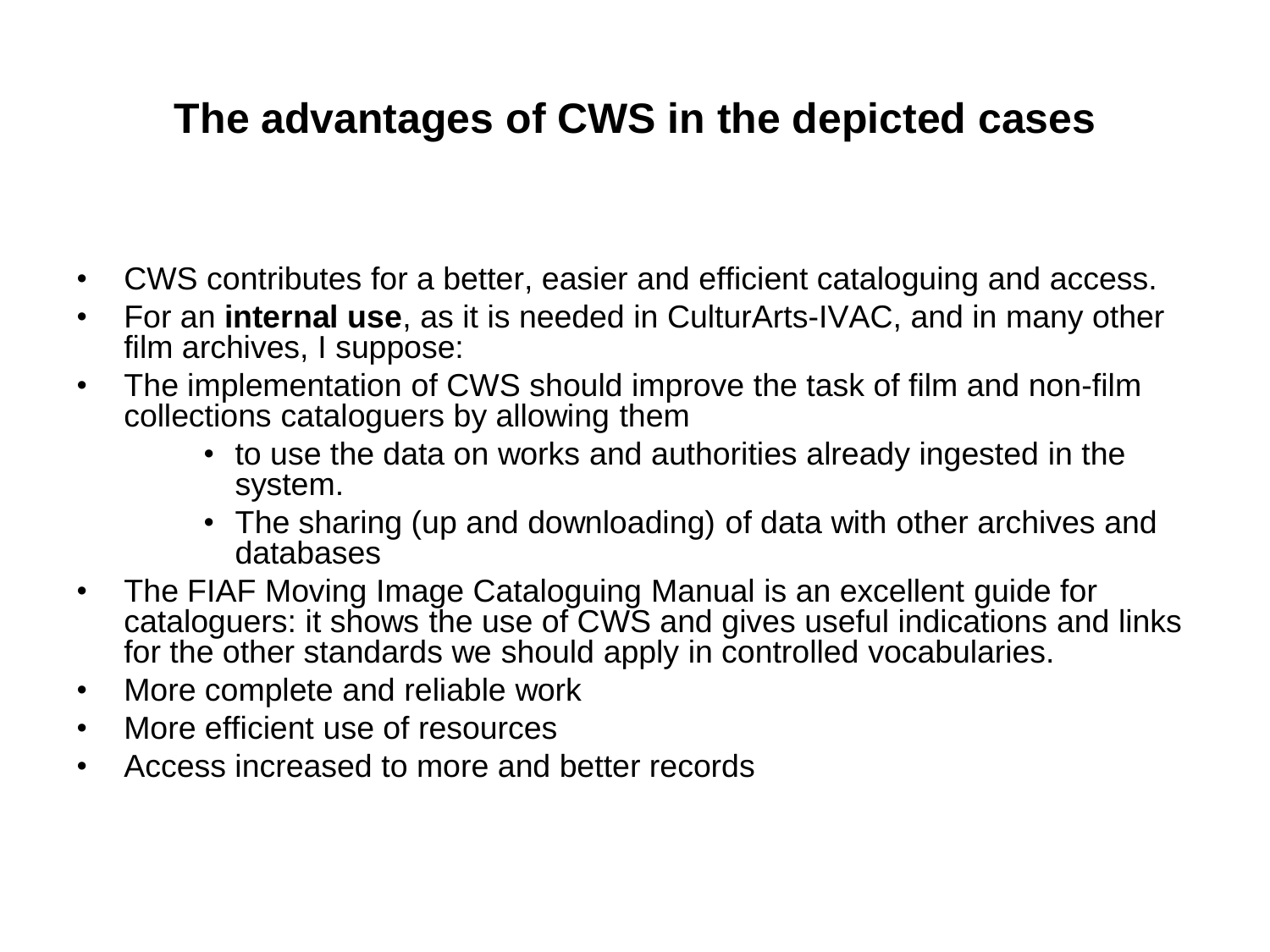#### **The advantages of CWS in the depicted cases**

- For a shared project between film archives, as it is the **inventory of the Spanish cinema preserved** by the Spanish film archives
- Quicker and complete work
- Move the effort from preparing the data export to the definition of a software solution that allows us
	- to share and update our work continuosly and
	- to make it available for citizens.
- With CWS we can develop tools for the future, not only taking a picture of the moment.
- EFG is an excellent model.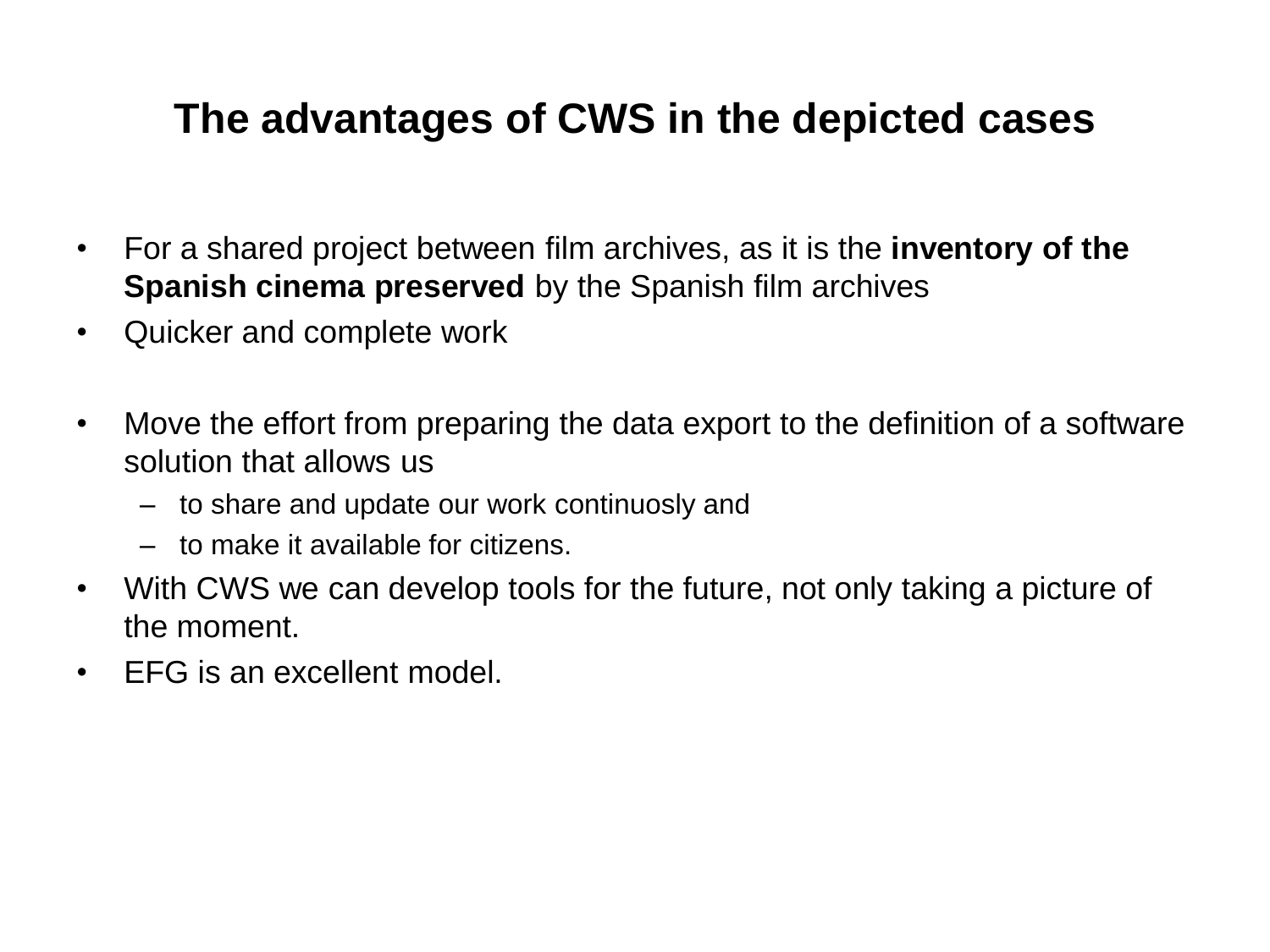### **The advantages of CWS**

- For a **Valencian Audiovisual Archive**
- To facilitate citizens access to the audiovisual heritage since its creation by being conformant with interoperability requirements
- To define a metadata schema based on a contrasted and widely used standard,.
- As Spain is a CEN member state, the obligation to implement CWS will be an important fact to make decisions.
- EFG is our closest and best reference.
	- Mapping of the different schemas to the new metadata schema we need to create for the virtual archive.
	- Includes data and film streaming, (when possible in the Valencian project)
- The training of archivists in the new software and metadata schema will have a wider professional recognition if it is conformant with CWS than if it lacks of an standard of reference.
- All this must avoid particularities or reticences to the change (we will see)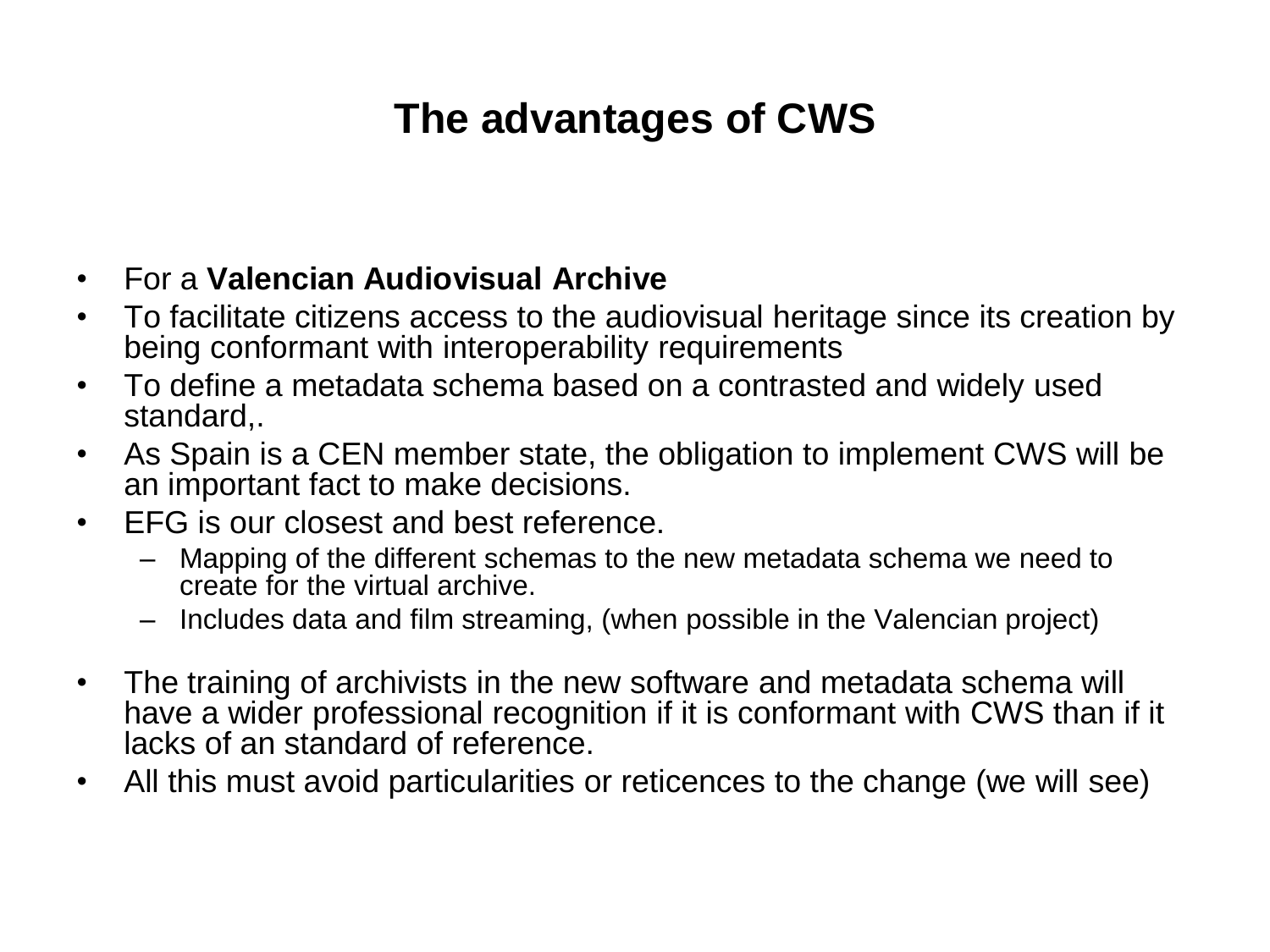#### **A film archive management software based on CWS**

• We need to implement CWS

to take advantage of new possibilities and tools Common enunciation of data (EN-15744) and common definition of data for the interoperability (EN-15907

- to face modern requirements and projects
- CulturArts-IVAC needs such a solution but, presumably, many other European (or abroad) film archives too.
- If CWS is thought to share our information, why not to share the software that implements them?
- CWS is not only the core of the collections cataloguing and access.
- Around the CWS it is possible to develop a complete software that integrates many of the management tasks that a film archive has to do with their film and non-film (item) collections
	- **Adquisitions**
	- Property Rights (intellectual or not)
	- Holdings and storage needs
	- Preservation needs
	- Restoration
	- Digitization
	- Reproduction and migration
	- Loans, use of archival film footage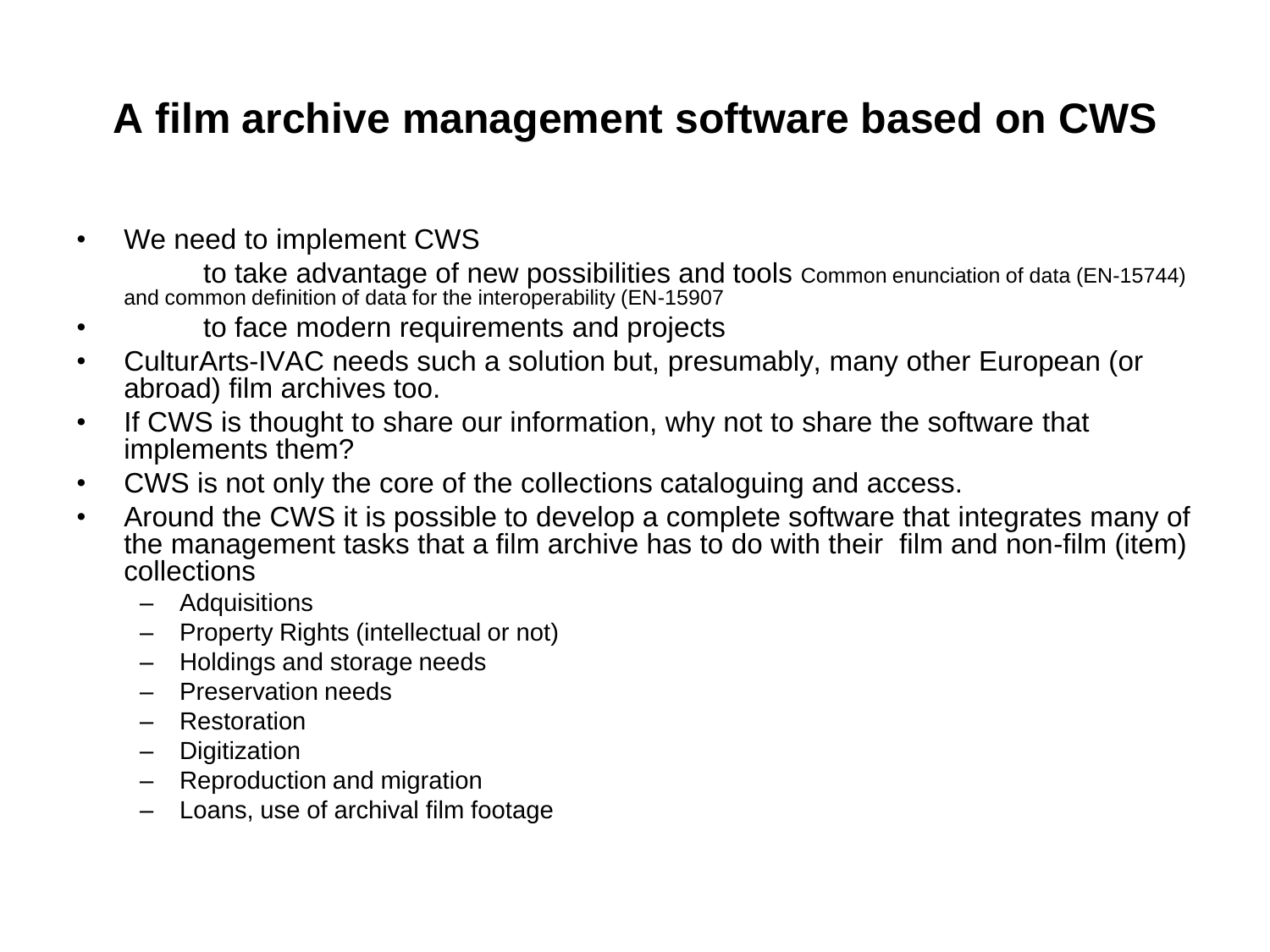#### **A film archive management software based on CWS**

This software should include :

-Free software

-OAI-PMH protocol

-D-NET based on aggregator

-Export formats comformant with the "EFG common schema"

-Explanatory balloons or Links to

CWS FIAF M.I. cataloguing rules

FIAF glossary of cinematographic terms

-Link to the Forward project on orphan works

Training:

CWS and the Guidelines for implementors FIAF cataloguing rules Interoperability tools

Management software

Film archive cataloguers

Archivists and documentalists who work with audiovisual items FIAF and ACE should organize cataloguing workshops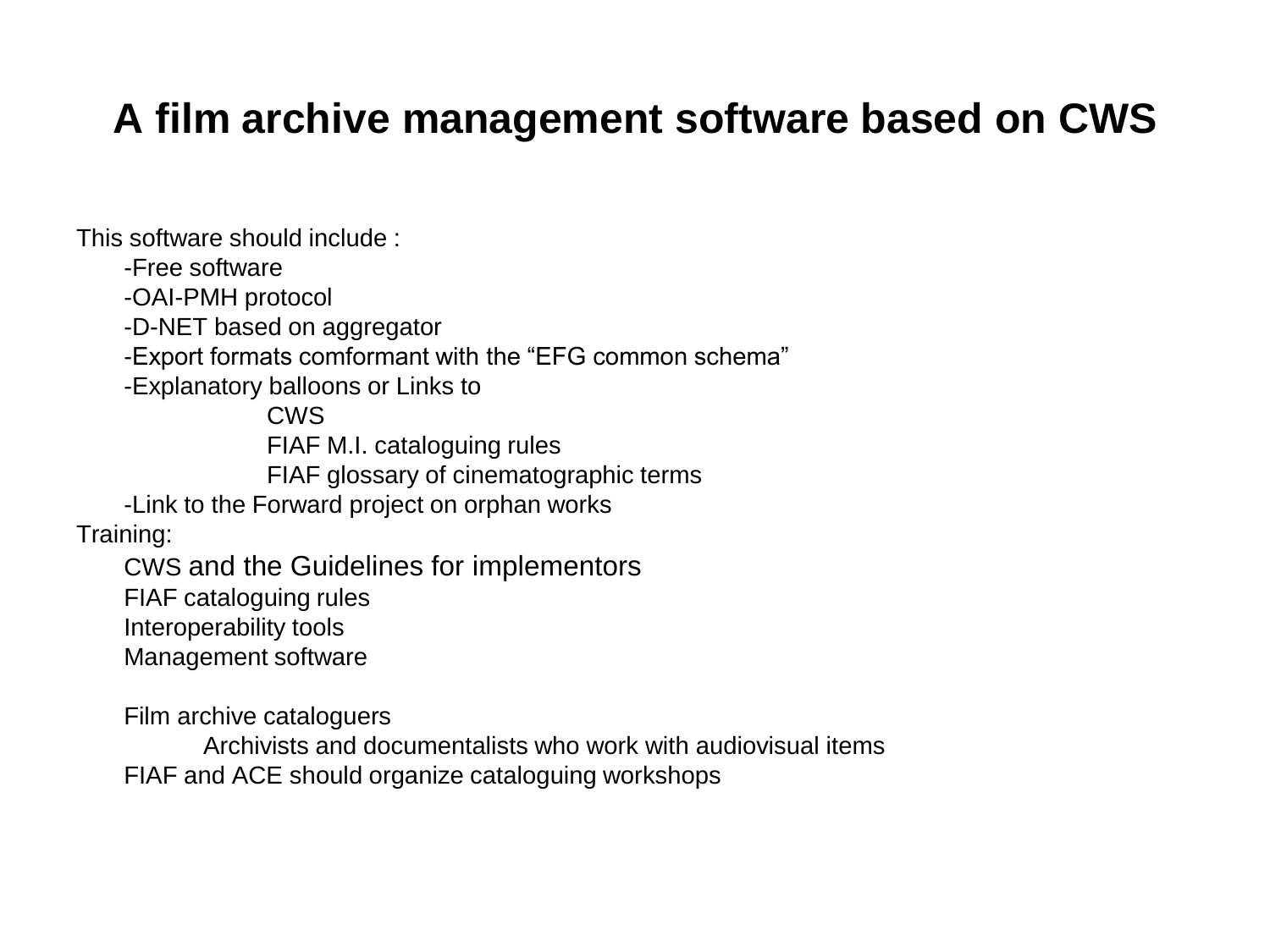#### **A cultural and political challenge**

- The access to the film heritage is a citizens right
- Giving this access is an essential part of the film archives' mission
- Access depends on cataloguing
- The internet has increased the possibilities of access absolutely and the need of cataloguing.
- So that, the EU policies on the film heritage<sup>[1]</sup> are focused on
- **To gather and describe the films and to build a net of interoperable databases** that collect the whole European Film Heritage
- CWS and EFG are the

•

- main expressions of the EU policies on that issue
- main instruments to guarantee the accessibility to the film heritage.
- So CWS is an essential tool for the **safeguarding** of the European Film Heritage and to extend its implementation could be crucial for the future of the European film archives
- [1] Council Resolution of 26 June 2000 on the conservation and enhancement of European cinema heritage
- Recommendation of the European Parliament and of the Council of 16 November 2005 on film heritage and the competitiveness of related industrial activities (2005/865/CE)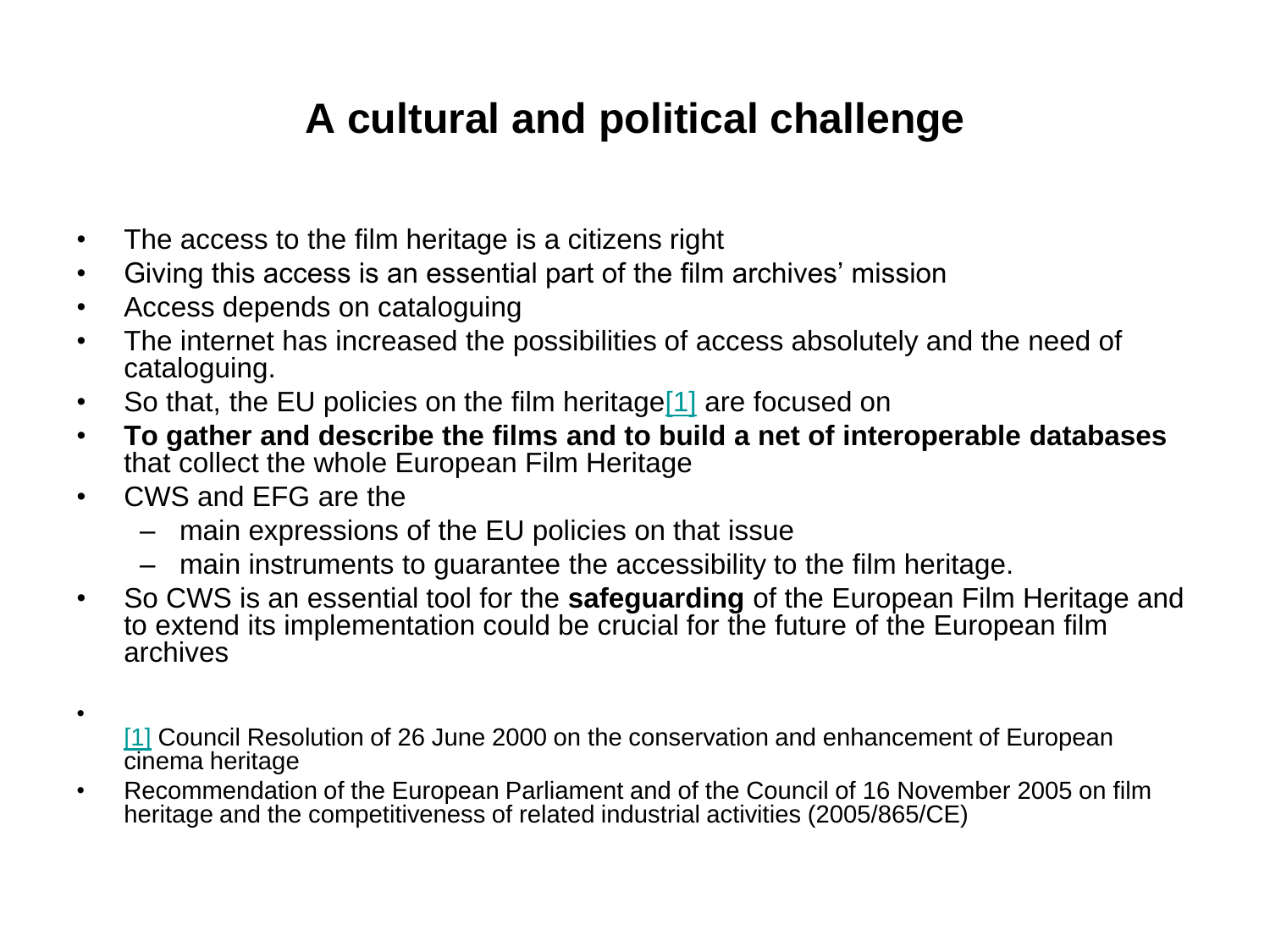## **A cultural and political challenge**

- Film archives also need to reinforce their recognition,
- Cultural, social and political
- Between Cultural Heritage Institutions
- CWS and EFG could be of great help to achieve it.
- The more access we give, the more social recognition we will obtain
- The CWS integration in the FIAF cataloguing rules means that not only the European FHIs but film archives around the world have a common tool for sharing and improving our work, covering a huge step towards the access and safeguarding of the world film heritage.
- As CulturArts-IVAC preserves a modest part of this Heritage,

#### **I wish CulturArts-IVAC implemented CWS**